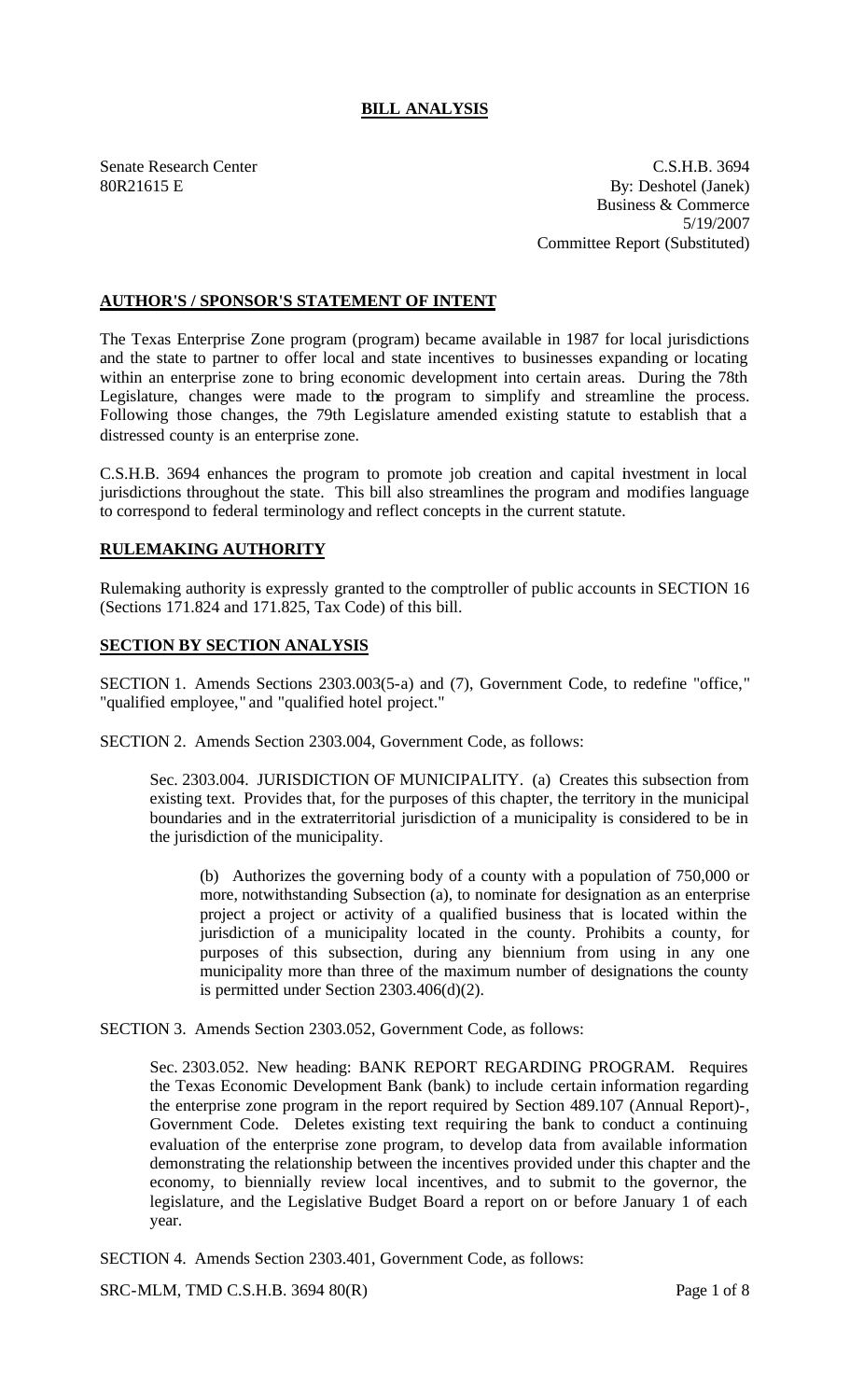Sec. 2303.401. DEFINITIONS. Redefines "new permanent job" and "retained job."

SECTION 5. Amends Section 2303.402(c), Government Code, as follows:

(c) Provides that, for the purposes of this section, an economically disadvantaged individual is an individual who is a low-income individual, rather than an economically disadvantaged individual, as defined by Section 101, Workforce Investment Act of 1998 (29 U.S.C. Section 2801(25)), rather than Section 4(8), Job Training Partnership Act (29 U.S.C. Section 1503(8)), and is an individual with a disability, rather than with handicaps, as defined by 29 U.S.C. Section 705(20)(A), rather than 29 U.S.C. Section 706(8).

SECTION 6. Amends Section 2303.403, Government Code, as follows:

Sec. 2303.403. PROHIBITION ON QUALIFIED BUSINESS CERTIFICATION; LIMIT ON ENTERPRISE PROJECT DESIGNATIONS. Prohibits the bank from designating more than 105, rather than 85, enterprise projects during any biennium. Authorizes any designations remaining at the end of a biennium to be carried forward to the next biennium.

SECTION 7. Amends Section 2303.404(c), Government Code, as follows:

(c) Prohibits the designation period for an enterprise project from being for less than one year or more than five years, rather than exceeding five years, from the date on which the designation is made.

SECTION 8. Amends Sections 2303.405(a), and (b), Government Code, as follows:

(a) Authorizes the governing body to apply to the bank for the designation of the project or activity of a qualified business as an enterprise project only after it submits to the bank the order or ordinance and other information that complies with the requirements of Sections 2303.4051 (Ordinance or Order for Identification of Local Incentives) and 2303.4052 (Requires Information From Nominating Body) if the governing body approves a request made under Section 2303.404 (Request for Application for Enterprise Project Designation).

(b) Requires an application to contain an economic analysis of the plans of the qualified business for expansion, revitalization, or other activity with regard to the enterprise project, including the number of employment positions in existence at the qualified business site on the 91st day before the application deadline; the number of new permanent jobs the enterprise project commits to create during the designation period presented in the form of a tabular listing of the classification titles of those jobs, and the number of jobs and salary range for each classification title, the number of permanent jobs the enterprise project commits to retain during the designation period presented in the form of a tabular listing of the classification titles of the retained jobs, and the number of retained jobs and salary range for each classification title, rather than the number of anticipated new permanent jobs the enterprise project will create and retain during the designation period, and if the nominating body is applying for a double or triple jumbo enterprise project, as defined by Section 2303.407 (Allocation of Jobs Eligible for Tax Refund), an indication of which level of designation is being sought. Makes a nonsubstantive change.

SECTION 9. Amends Sections 2303.4051(a), (b), (e), (f), and (g), Government Code, as follows:

(a) Redefines "local incentive."

(b) Deletes existing text requiring the governing body of the municipality or county in which the business is located, by ordinance or order, as appropriate, to identify and summarize briefly any local incentives available in each of the block groups or other

SRC-MLM, TMD C.S.H.B. 3694 80(R) Page 2 of 8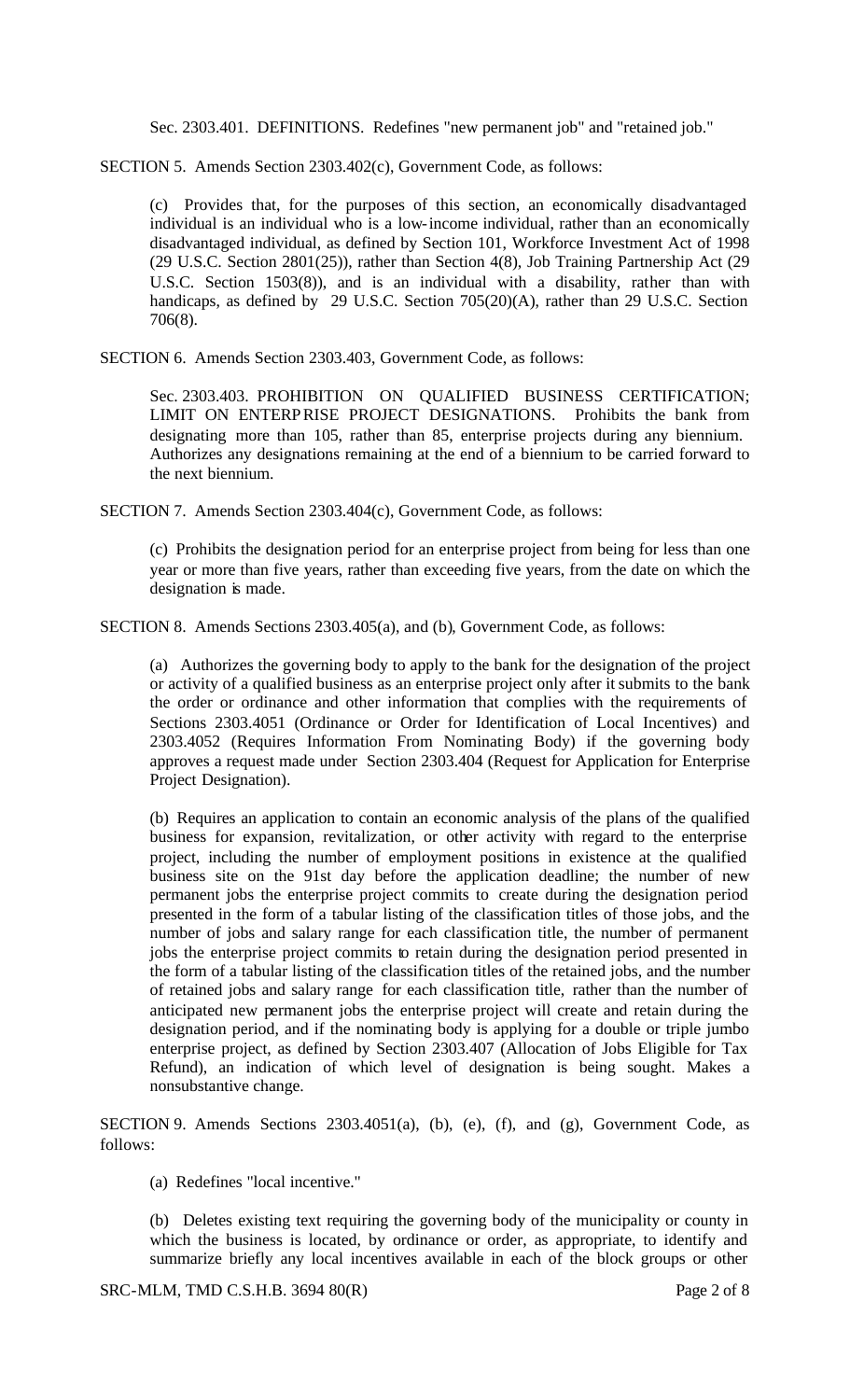areas within its jurisdiction that qualify as an enterprise zone under Section 2303.101 (Qualification for Enterprise Zone Designation), if any, and in any area within its jurisdiction that does not qualify as an enterprise zone before nominating the project or activity of a qualified business for designation as an enterprise project.

(e) Provides that an ordinance or order adopted under this section is not valid unless the nominating body holds a public hearing before adopting the ordinance or order. Requires notice of the hearing to be published in a newspaper having general circulation in the municipality not later than the seventh calendar day before the date of the hearing. Requires the notice to contain certain information. Deletes existing text providing that an ordinance or order is not valid unless the nominating body holds a public hearing before adopting an ordinance or order under this section.

(f) Authorizes a nominating body, if the nominating body has previously nominated a project or activity for designation as an enterprise project, instead of issuing a new ordinance or order under this section for a nominated project or activity, to by resolution make a reference to a previously issued ordinance or order that met the requirements of this section if the resolution nominates the project or activity for designation as an enterprise project and states the level of enterprise project designation being sought, and the ending date of the project's designation period. Deletes existing text authorizing the nominating body to by resolution make a reference to a previously issued ordinance or order that met the requirements of this section if the local incentives described in the previously issued ordinance or order for the areas described by Subsections (b)(1) and (2) are substantially the same on the date the resolution is issued.

(g) Provides that this section does not prohibit a municipality or county from extending additional incentives, including tax incentives, for qualified businesses, rather than for business enterprises, in an enterprise zone by a separate order or ordinance.

SECTION 10. Amends Section 2303.4052, Government Code, as follows:

Sec. 2303.4052. REQUIRED INFORMATION FROM NOMINATING BODY. Requires the nominating body, before nominating the project or activity of a qualified business for designation as an enterprise project, to submit to the bank, if the business is seeking job retention benefits, documentation showing the number of employment positions at the qualified business site. Makes conforming changes.

SECTION 11. Amends Section 2303.406, Government Code, by amending Subsection (a) and adding Subsections (g) and (h), as follows:

(a) Authorizes the bank to designate a project or activity of a business as an enterprise project only if the bank receives all of the information required by Section 2303.4052 and determines that, if the business is seeking job retention benefits, the business has clearly demonstrated that the business is able to employ individuals in accordance with Section 2303.402, or the business facility has been legitimately destroyed or substantially impaired because of fire, flood, tornado, hurricane, or any other natural disaster and that at least 60 percent of the capital investment is being spent to repair damages resulting from the disaster. Deletes existing text authorizing the bank to designate a project or activity of a business as an enterprise project only if the bank receives all of the information required by Section 2303.4052 and determines that, if the business is seeking job retention benefits, a 10 percent increase in the production capacity of the business will occur, a 10 percent decrease in overall cost per unit produced will occur, or the business facility is both adding a new business line or produc t and deleting or decreasing an existing business line or product, and the designation will prevent the facility's net production capacity from decreasing.

(g) Authorizes the bank to lower the designation level of a proposed project or activity nominated for enterprise project designation if there are fewer designations available than applications received, or to further the economic interests of the state.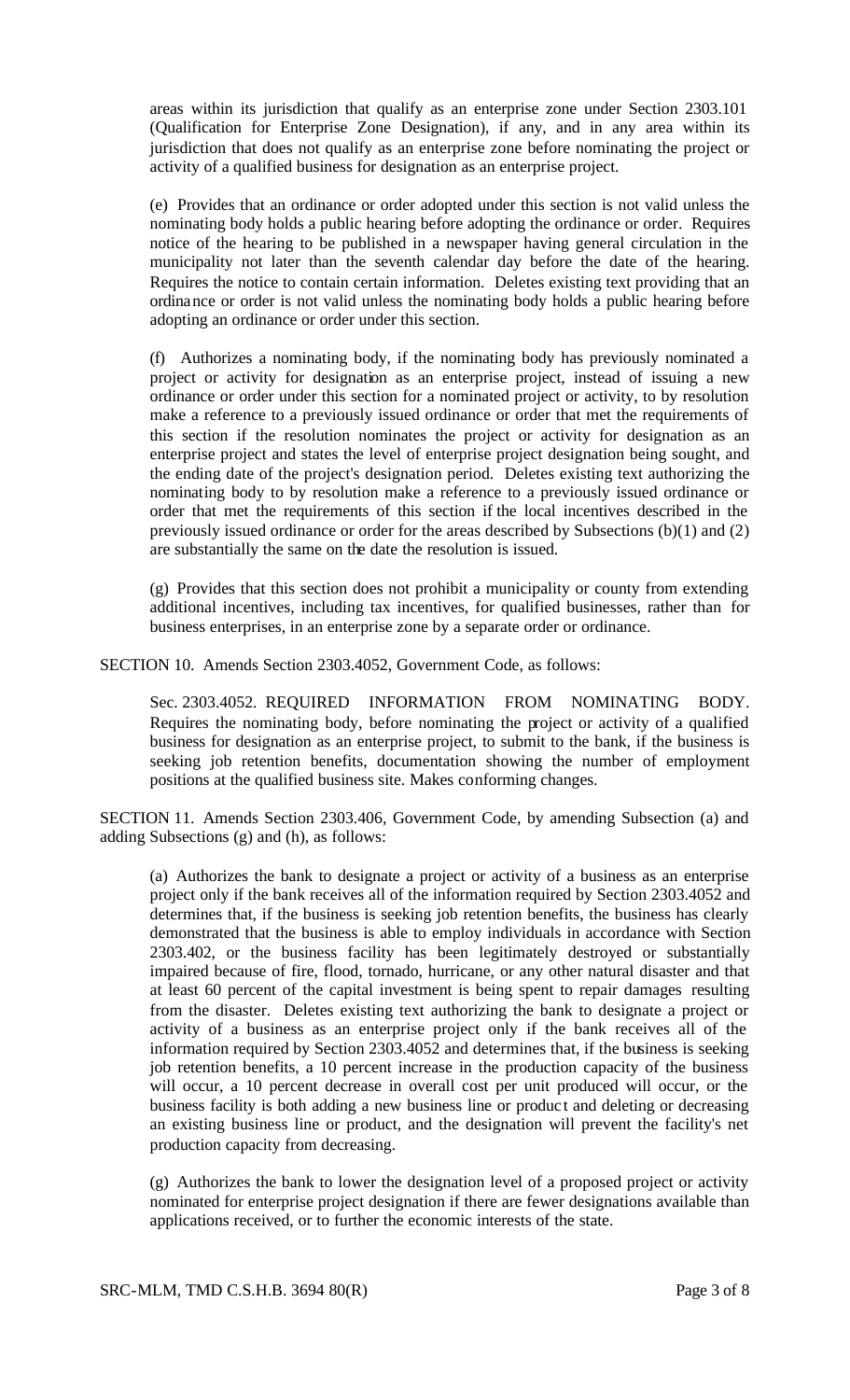(h) Prohibits a state benefit from being obtained under this chapter or Chapter 151, Tax Code, for jobs moved from one jurisdiction in this state to another jurisdiction in this state.

SECTION 12. Amends Section 2303.406(e), Government Code, as added by Chapter 814, Acts of the 78th Legislature, Regular Session, 2003, to authorize the Texas Economic Development and Tourism Office (office), during any biennium, to designate multiple concurrent enterprise projects to a qualified business located in an enterprise zone. Makes a nonsubstantive change.

SECTION 13. Amends Section 2303.407, Government Code, as follows:

Sec. 2303.407. ALLOCATION OF JOBS ELIGIBLE FOR TAX REFUND. (a) Requires the bank to allocate to an enterprise project the maximum number of new permanent jobs or retained jobs eligible based on certain factors, including the project's designation level.

(b) Provides that a capital investment in a project of \$150,000,000 to \$249,999,999 will result in a refund of up to \$5,000 per job with a maximum refund of \$2,500,000 for the creation or retention of 500 jobs if the bank designates the project as a double jumbo enterprise project, or \$250,000,000 or more will result in a refund of up to \$7,500 per job with a maximum refund of \$3,750,000 for the creation or retention of at least 500 jobs if the bank designates the project as a triple jumbo enterprise project.

(c) Provides that an enterprise project for which a commitment for a capital investment in the range amount and the creation or retention of the number of jobs specified, rather than described, by Subsection (b)(5) is made is considered a double jumbo enterprise project if the project is so designated by the bank.

(d) Makes a conforming change.

SECTION 14. Amends Section 2303.4072, Government Code, as follows:

Sec. 2303.4072. ENTERPRISE PROJECT CLAIM FOR STATE BENEFIT. Requires a person to make a claim to the comptroller of public accounts (comptroller) for a state benefit as prescribed under this chapter and Chapter 151 (Limited Sales, Excise, and Use Tax), rather than Chapters 151 and 171, Tax Code, not later than 18 months after the date on which the term of the enterprise project designation expires as provided by Section 2303.404.

SECTION 15. Amends Section 2303.502(c), Government Code, to requires the bank to disseminate the reports to the governing bodies of the entities that nominated the enterprise projects, rather than governing bodies of enterprise zones, and others as necessary to advance the purposes of this chapter.

SECTION 16. (a) Amends Section 2303.504, Government Code, as follows:

Sec. 2303.504. New heading: STATE TAX REFUNDS AND CREDITS; REPORT. (a) Entitles an enterprise project to a refund of state taxes under Section 151.429 (Tax Refunds for Enterprise Projects), Tax Code, and a franchise tax credit under Subchapter Q-1, Chapter 171 (Franchise Tax), Tax Code, subject to Section 2303.516, Government Code.

(b) Makes no changes to this subsection.

(c) Requires the comptroller, not later than the 60th day after the last day of each fiscal year, to report to the bank the statewide total of actual jobs created, actual jobs retained, and the tax refunds and credits made under this section during that fiscal year.

(b) Amends Chapter 171, Tax Code, by adding Subchapter Q-1, as follows:

SRC-MLM, TMD C.S.H.B. 3694 80(R) Page 4 of 8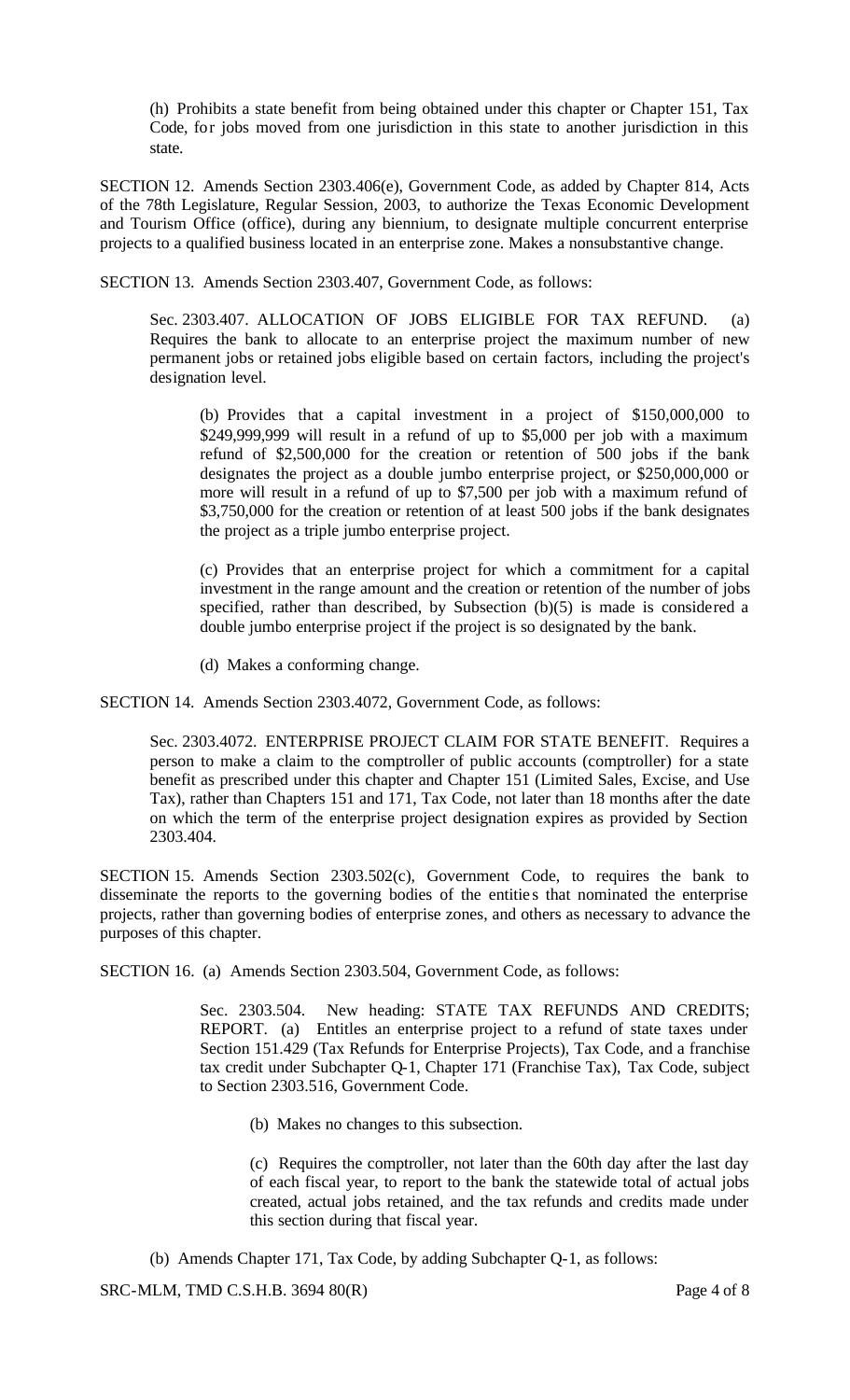#### SUBCHAPTER Q-1. TAX CREDITS FOR ENTERPRISE PROJECTS FOR CERTAIN CAPITAL INVESTMENTS

Sec. 171.815. DEFINITIONS. Defines "enterprise project," "enterprise zone," "qualified business," and "qualified capital investment."

Sec. 171.816. TANGIBLE PERSONAL PROPERTY FIRST PLACED IN SERVICE IN AN ENTERPRISE ZONE. Defines "tangible personal property first placed in service in an enterprise zone" for purposes of determining whether an investment is a qualified capital investment under Section 171.815.

Sec. 171.817. ELIGIBILITY. (a) Provides that subject to Subsection (b), an enterprise project is eligible for a credit against the tax imposed under this chapter in the amount and under the conditions and limitations provided by this subchapter if the enterprise project is a qualified business.

(b) Provides that an enterprise project is not eligible for a credit under this subchapter if the enterprise project claimed a credit under Subchapter Q before the repeal of that subchapter on January 1, 2008.

(c) Authorizes an enterprise project that is eligible for a credit under this subchapter to claim a credit or take a carryforward credit without regard to whether the enterprise zone in which it made the qualified capital investment subsequently loses its designation as an enterprise zone.

(d) Prohibits a taxable entity, other than a combined group, from claiming the credit under this subchapter unless the taxable entity was, on May 1, 2006, subject to the tax imposed by this chapter as this chapter existed on that date. Authorizes a taxable entity that is a combined group to claim the credit for each member entity that was, on May 1, 2006, subject to the tax imposed by this chapter as this chapter existed on that date and requires that taxable entity to compute the amount of the credit for that member as provided by this subchapter.

Sec. 171.818. CALCULATION OF CREDIT. (a) Authorizes an enterprise project that is eligible for a credit under this subchapter, on or after the later of January 1, 2008, or the date the project was designated, established a credit equal to 7.5 percent of the qualified capital investment made on or after January 1, 2005, and before January 1, 2007.

(b) Authorizes the enterprise project to claim the entire credit earned on a report originally due on or after January 1, 2008, and before January 1, 2009, subject to Section 171.819.

Sec. 171.819. LIMITATIONS. Prohibits the total credit claimed under this subchapter for a report, including the amount of any carryforward credit under Section 171.820, from exceeding 50 percent of the amount of franchise tax due for the report before any other applicable tax credits.

Sec. 171.820. CARRYFORWARD. Authorizes an enterprise project that is eligible for a credit that exceeds the limitation under Section 171.819 to carry the unused credit forward for not more than five consecutive reports.

Sec. 171.821. CERTIFICATION OF ELIGIBILITY. (a) Requires the enterprise project to file, for the initial and each succeeding report in which a credit is claimed under this subchapter, with its report, on a form provided by the comptroller, information that sufficiently demonstrates that the enterprise project is eligible for the credit.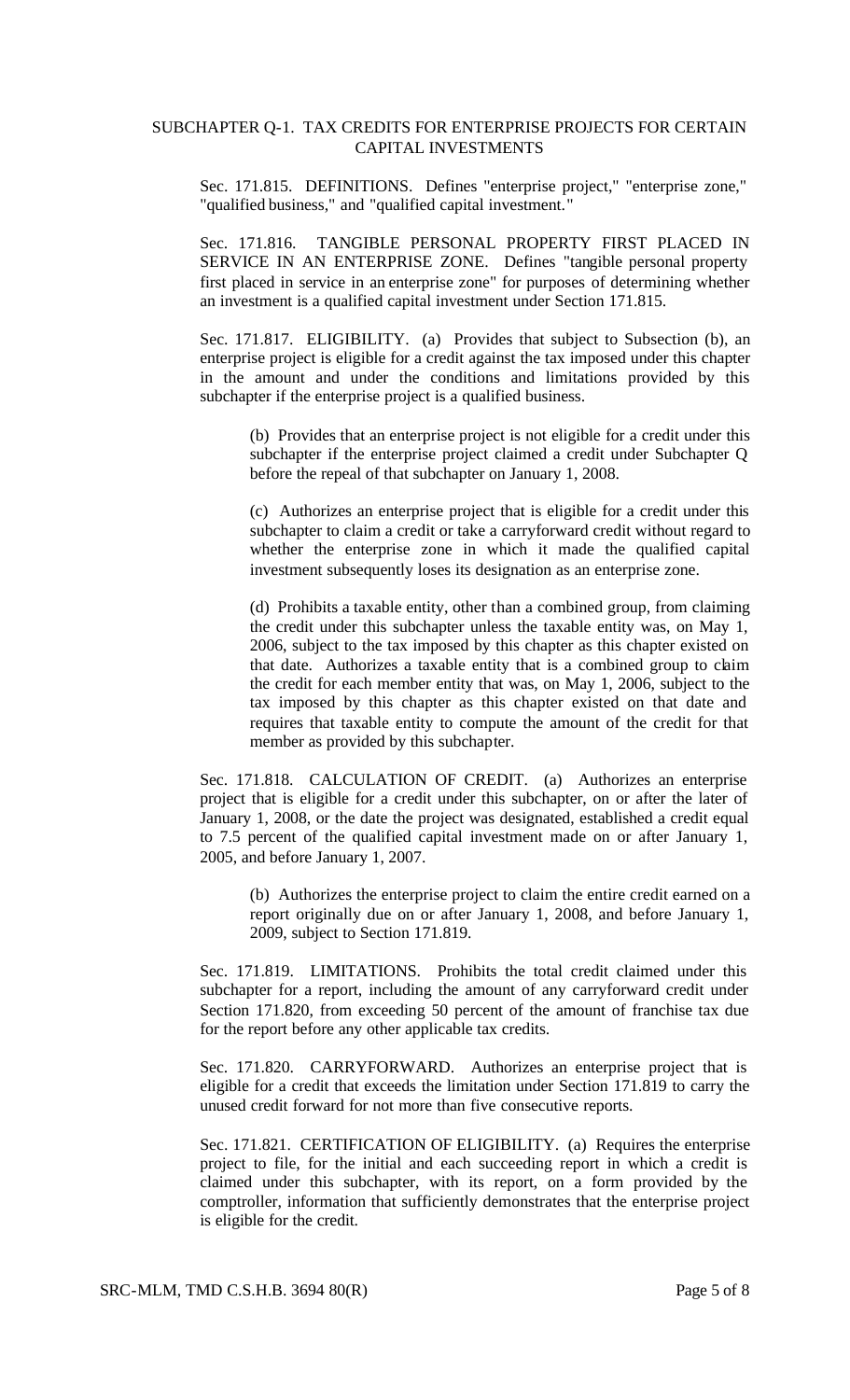(b) Provides that the burden of establishing entitlement to and the value of the credit is on the enterprise project.

Sec. 171.822. ASSIGNMENT PROHIBITED. Prohibits an enterprise project from conveying, assigning, or transferring the credit allowed under this subchapter to another entity unless all of the assets of the enterprise project are conveyed, assigned, or transferred in the same transaction.

Sec. 171.823. BIENNIAL REPORT BY COMPTROLLER. (a) Requires the comptroller, before the beginning of each regular session of the legislature, to submit to the governor, the lieutenant governor, and the speaker of the house of representatives a report that states the total amount of qualified capital investments made by enterprise projects that claim a credit under this subchapter and the average and median wages paid by those enterprise projects; the total amount of credits applied against the tax under this chapter and the amount of unused credits, including certain information pertaining to enterprise projects and qualified capital investments on which tax credit claims are made under this chapter; and the impact of the credit provided under this subchapter on employment, capital investment, personal income, and state tax revenues.

(b) Requires the final report issued before the expiration of this subchapter to include historical information on the credit authorized under this subchapter.

(c) Prohibits the comptroller from including in the report information that is confidential by law.

(d) Authorizes the comptroller, for purposes of this section, to require an enterprise project that claims a credit under this subchapter to submit information, on a form provided by the comptroller, on the location of the enterprise project's capital investment in this state and any other information necessary to complete the report required under this section.

(e) Requires the comptroller to provide notice to the members of the legislature that the report required under this section is available on request.

Sec. 171.824. COMPTROLLER POWERS AND DUTIES. Requires the comptroller to adopt rules and forms necessary to implement this subchapter.

Sec. 171.825. EXPIRATION. (a) Provides that this subchapter expires December 31, 2009.

(b) Provides that this expiration of this subchapter does not affect the carryforward of a credit under Section 171.820 or those credits for which an enterprise project is eligible before the date this subchapter expires.

(c) Authorizes a taxable entity to claim a credit under Subchapter Q-1, Chapter 171, Tax Code, as added by this section, only on a franchise tax report originally due on or after January 1, 2008 and notwithstanding any other law, for qualified capital investments made on or after January 1, 2005, and before January 1, 2007.

(d) Requires the comptroller by rule to prescribed the manner in which a taxable entity is authorized to claim a credit for qua lified capital investments made on or after January 1, 2005, and before January 1, 2007.

(e) Makes application of Subchapter Q-1, Chapter 171, Tax Code, as added by this section, and Section 2303.504, Government Code, prospective to January 1, 2008.

(f) Provides that notwithstanding any other provision of this Act this section takes effect January 1, 2008.

SRC-MLM, TMD C.S.H.B. 3694 80(R) Page 6 of 8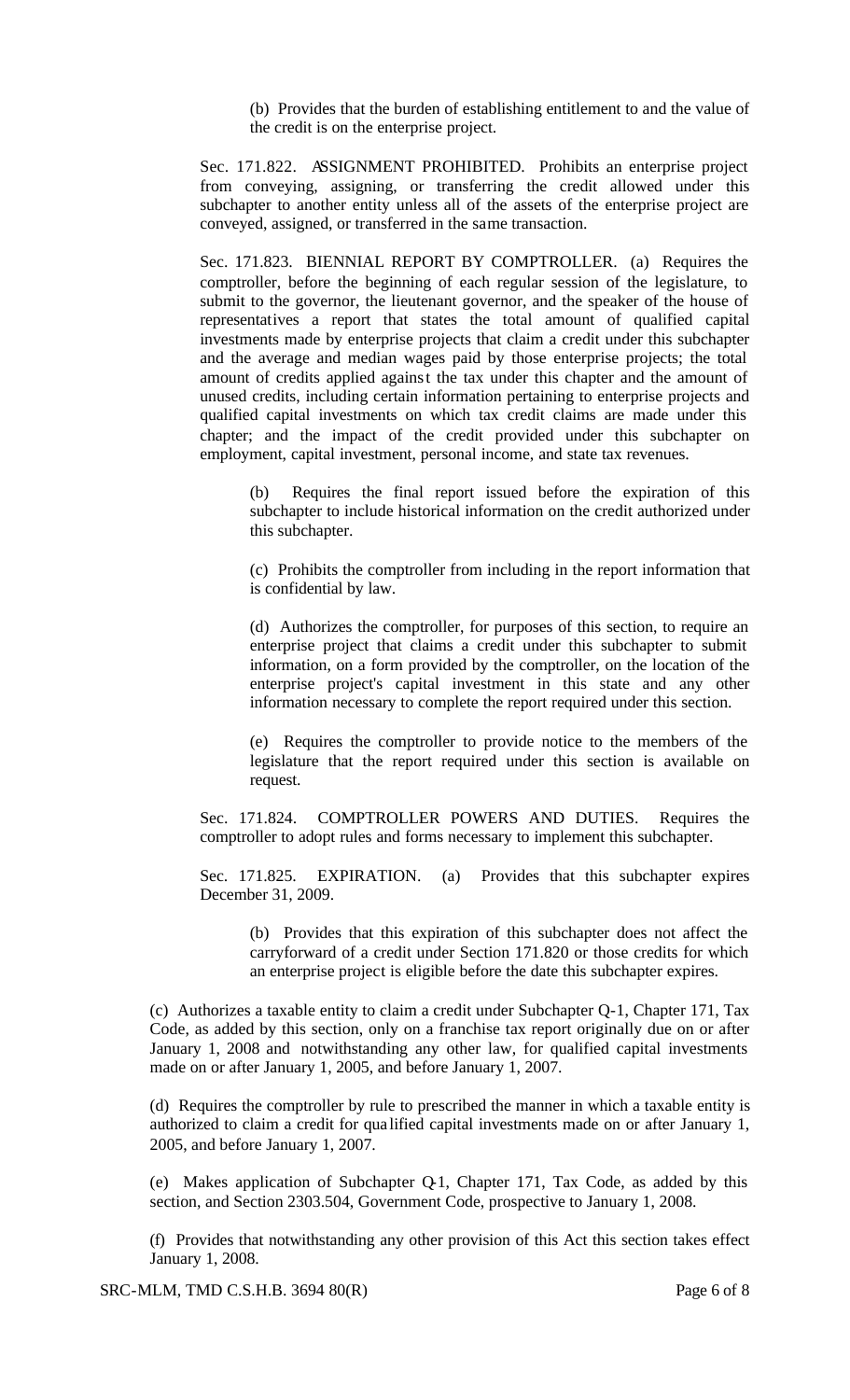SECTION 17. Amends Section 2303.505(a), Government Code, as follows:

(a) Authorizes the governing body of a municipality, through a program to encourage the development of areas designated as enterprise zones, to refund its local sales and use taxes paid by a qualified business on all taxable items purchased for use at the qualified business site related to the project or activity. Deletes existing text authorizing the governing body of a municipality through a program, to encourage the development of areas designated as enterprise zones, to refund its local sales and use taxes paid by a qualified business on certain purchases and expenses.

SECTION 18. Amends Section 2303.516, Government Code, as follows:

Sec. 2303.516. MONITORING QUALIFIED BUSINESS OR ENTERPRISE PROJECT COMMITMENTS. (a) Authorizes the comptroller, rather than the bank, to monitor a qualified business or enterprise project to determine whether and to what extent the business or project has followed through on any commitments made by it or on its behalf under this chapter.

(b) Makes conforming changes.

(c) Deletes existing text requiring the nominating body, on the date on which a certificate of occupancy is issued with respect to an enterprise project or at the completion of the enterprise project designation period as indicated by the approved application, to monitor the qualified business to determine whether the business or project has followed through on any commitments or goals made by it or on its behalf in the designation application. Deletes existing text requiring the nominating body to submit a report of its findings to the bank and comptroller on completion.

SECTION 19. Amends Section 2303.517, Government Code, as follows:

Sec. 2303.517. REPORT. (a) Creates this subsection from existing text. Makes a conforming change.

(b) Requires the comptroller, not later than the 30th day after the date the comptroller completes an enterprise project's close-out, to submit to the bank a report stating the actual amount of capital investment made and the actual number of jobs created or retained as a result of the enterprise project designation.

SECTION 20. Amends Sections 151.429(a), (b), (c), and (e), Tax Code, as follows:

(a) Provides that an enterprise project is eligible for a refund in the amount provided by this section of the taxes imposed by this chapter on purchases of all taxable items purchased for use at the qualified business site related to the project or activity. Deletes existing text providing that an enterprise project is eligible for a refund in the amount provided by this section of the taxes imposed by this chapter on purchases of certain materials and labor.

(b) Provides that, subject to the limitations provided by Subsection (c) of this section, an enterprise project qualifies for a refund of taxes under this section based certain factors, including the project's designation level. Provides that capital investment at the qualified business site of \$150,000,000 to \$249,999,999 will result in a refund of up to \$5,000 per job with a maximum refund of \$2,500,000 for the creation or retention of 500 jobs if the Texas Economic Development Bank designates the project as a double jumbo enterprise project, or \$250,000,000 or more will result in a refund of up to \$7,500 per job with a maximum refund of \$3,750,000 for the creation or retention of at least 500 jobs if the Texas Economic Development Bank designates the project as a triple jumbo enterprise project.